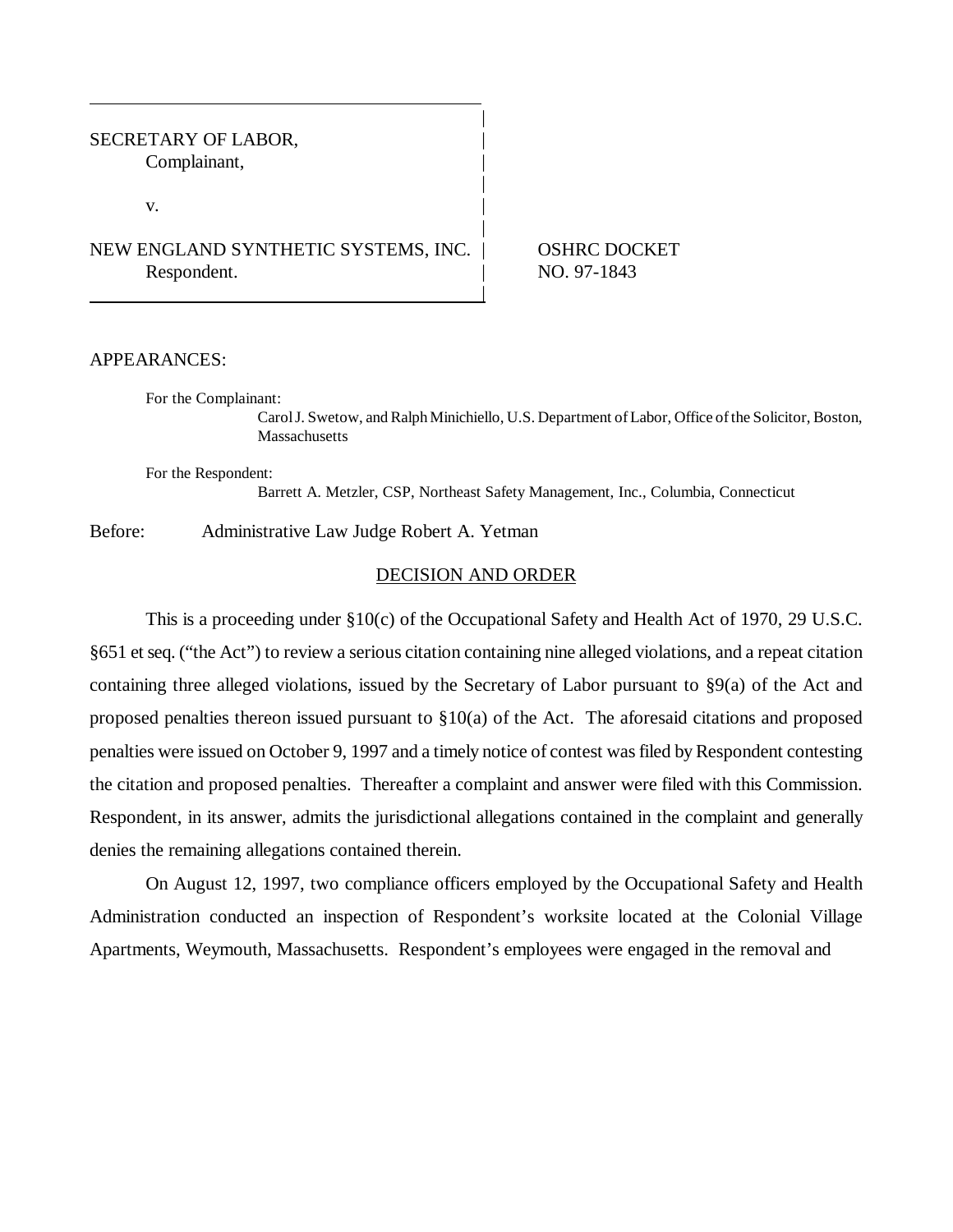replacement of the outer walls of the building. As a result of that inspection, the aforesaid citations were issued to Respondent. The parties submitted a partial settlement agreement at the hearing in this matter resolving certain disputes between the parties as follows:

- 1. Serious Citation 1 Item No. 2 is withdrawn by the Secretary.
- 2. Serious Citation 1 Item No. 3 is amended to an other than serious violation with no penalty assessed thereto.
- 3. Serious Citation 1 Item No. 4 is amended to an other than serious violation with no penalty assessed thereto.
- 4. Serious Citation 1 Item No. 5 is amended to an other than serious violation with no penalty assessed thereto.
- 5. Serious Citation 1 Item No. 7 is amended to an other than serious violation with no penalty assessed thereto.

Respondent has withdrawn its notice of contest regarding the aforesaid citation items. (See partial settlement agreement dated June 26, 1998)

The parties also submitted into evident the following stipulations:

- 1. The Document entitled "Give to Scaffold Erector & User or Post on Job" was provided by Respondent to Complainant as part of its safety program. Respondent has no objection to its admission into evidence.
- 2. The Documents entitled "Condition of Employment: were provided by Respondent to Complainant as part of its safety program. Respondent has no objection to its admission into evidence.
- 3. The ANSI standard A10.8, 4.18 was provided by Complainant to Respondent as part of her Pre-hearing Disclosure Statement. Respondent has no objection to the admission of this standard into evidence.

# Discussion

# Serious Citation 1 Item No.1

The citation issued to Respondent alleges the following violation: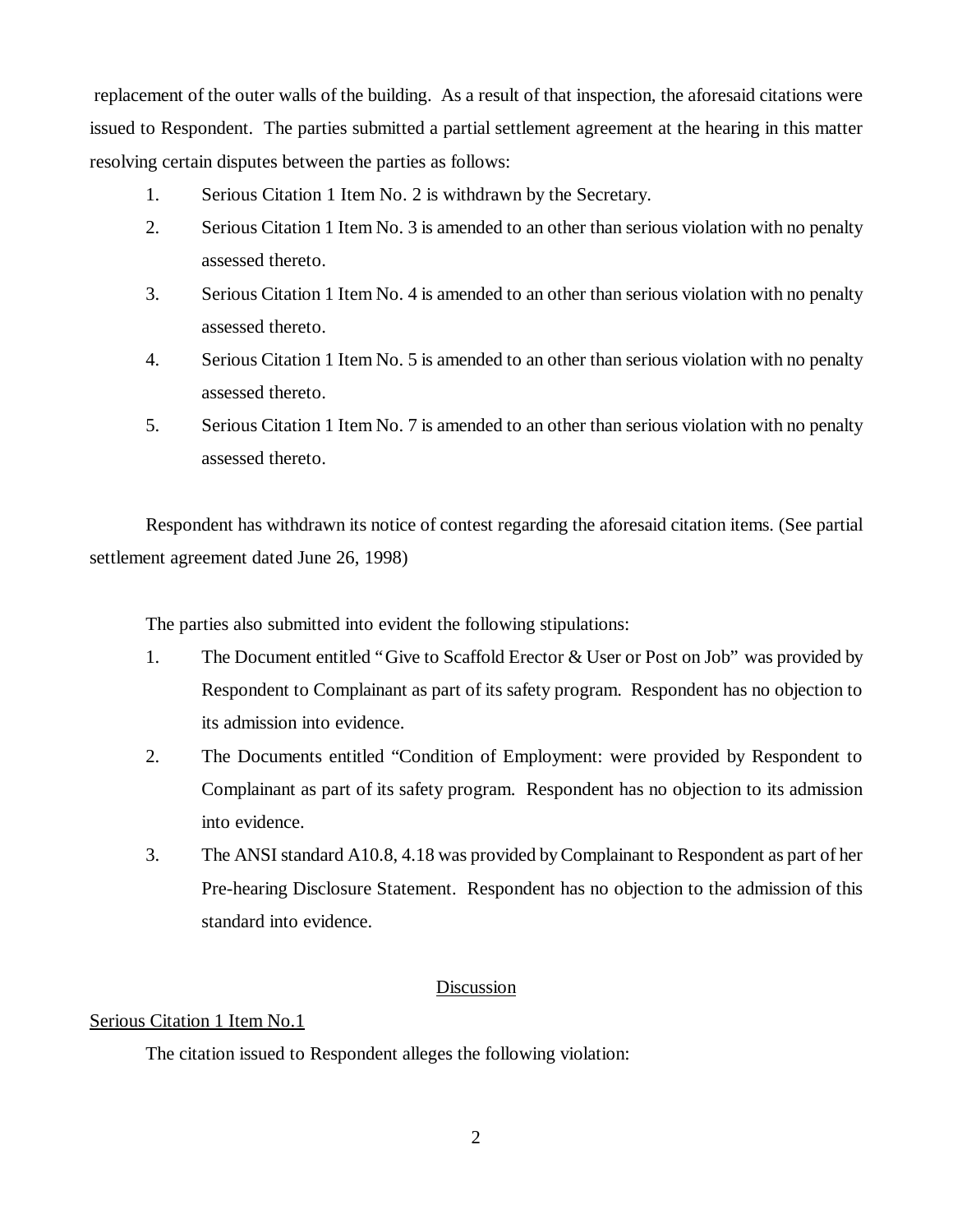29 CFR 1926.20(b)(1): The employer did not initiate and maintain such programs as were necessary to comply with this part:

Job Site: 109 Broad St., Weymouth, Massachusetts

The employer did not implement a safety and health program which included but was not limited to frequent and regular inspections of the jobsite by a competent person.

The standard set forth at 29 CFR 1926.20(b)(1) reads as follows:

- (b) Accident Prevention Responsibilities
- (1) It shall be the responsibility of the employer to initiate and maintain such programs as may be necessary to comply with this part.

As an initial matter, Respondent, in its post hearing brief, argues that the cited standard fails to provide adequate notice of the conduct prohibited by the standard. Moreover, according to Respondent, although the descriptive language inserted into the citation by Complainant alleges that Respondent's safety program failed to include frequent and regular inspections of the worksite by a competent person, the record is devoid of any evidence supporting that allegation. (Respondent's brief pg 12.) Moreover, there is no notice to Respondent of the standard "in the part" which directs Respondent to perform the activities set forth in the descriptive language of the citation.

Thus, according to Respondent, the citation lacks sufficient specificity in order to defend against the accusation. It is well established that "statutes and regulations which purport to govern conduct must give an adequate warning of what they command or forbid." *Diebold, Inc. v. Marshall,* 585 F.2d 1327 (6th Cir. 1978). The Commission has stated that "[a]n employer can only be required to comply with requirements of which it has either actual notice or notice derived from the language of the regulation and surrounding circumstances." *Secretary of Labor v. J.A. Jones Construction Company,* 15 BNA OSHC 2201, 2205 (1993) (quoting *Diebold, Inc. v. Marshall supra). See also United States v. L. Cohen Grocery,* 225 U.S. 81 (1921). Moreover, "the applicability of penal sanctions in regulations is to be narrowly construed by the judiciary and...OSHA regulations must 'be written in clear and concise language so that employees will be better able to understand and apply them'..." *Kropp Forge v. Secretary of Labor,* 657 F.2d 119, 122 (7th Cir. 1981) (quoting *Dravo Corporation v. OSHRC,* 613 F.2d 1227, 1234 (3rd Cir. 1980). The Commission has held, however, that "[a]bsolute precision of language...is not required, and a standard is not impermissibly vague simply because it is broad in nature." *J.A. Jones supra* at 2205. The Commission further stated that "a broad regulation must be interrupted in the light of the conduct to which it is being applied, and external, objective criteria, including the knowledge and perceptions of a reasonable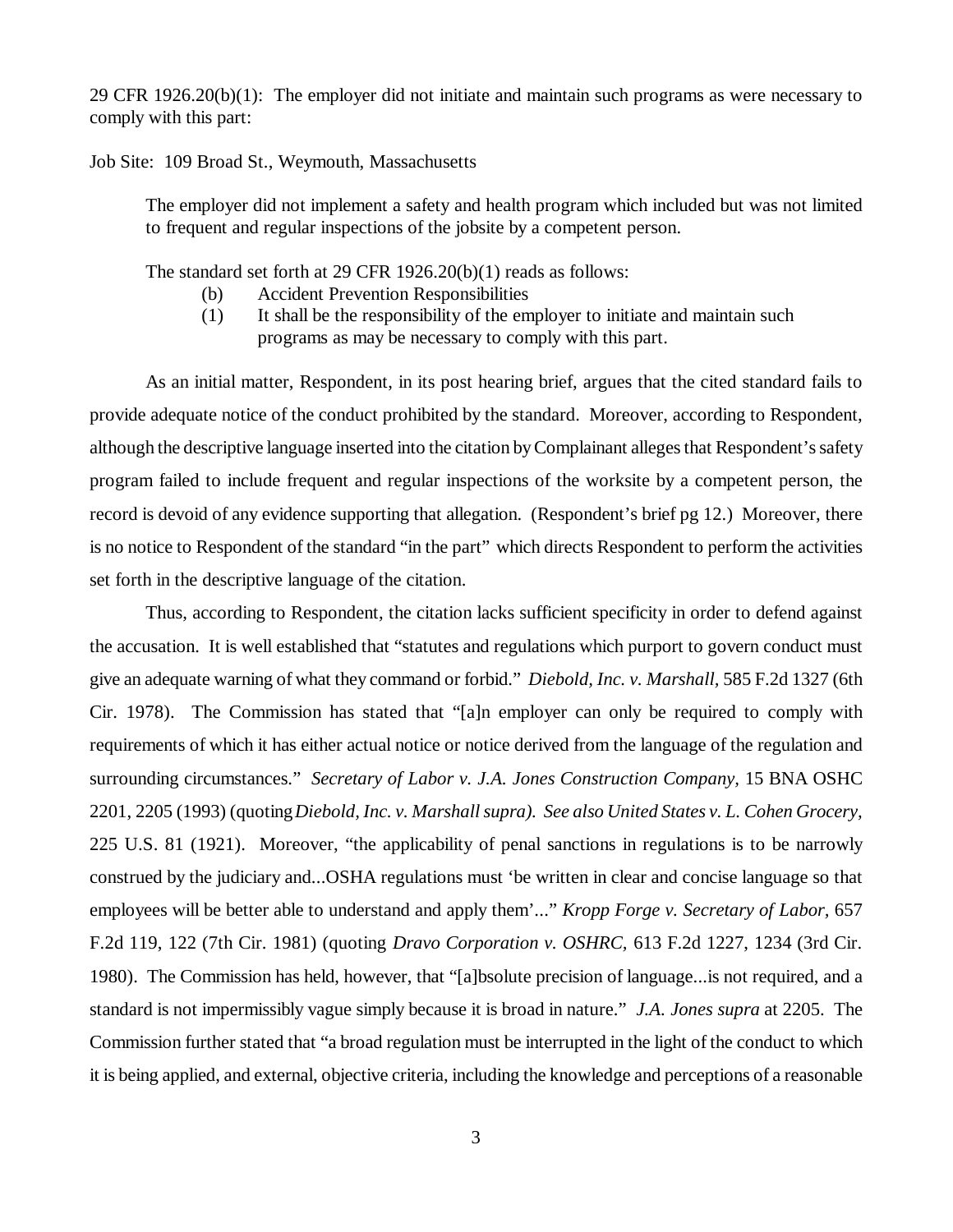person may be used to give meaning to such a regulation in a particular situation." *Id.* In *Secretary of Labor v. R&R Builders Inc.,* 15 BNA OSHC 1383 (1991), the Commission stated that a standard is not vague and unenforceable "if 'a reasonable person,' examining the generalized standard in light of a particular set of circumstances, can determine what is required, or if the particular employer was actually aware of the existence of a hazard and of a means by which to abate it." *Id.* at 1387.

In this case, Complainant relies heavily upon the Review Commission decision in *J.A. Jones Construction Co. supra.* The Commission, while acknowledging that 29 CFR 1926.20(b)(1), the standard cited herein, "uses broad and general language," stated that the test for vagueness in a standard "is whether a reasonable person familiar with the particular industry would recognize a hazard for purposes of determining the scope of an employer's duty under general personal protective standards" *id.* In *Jones* the record supported the conclusion that Respondent was a large construction company with supervisory authority and responsibility for a large construction site with many subcontractors. Under these circumstances the Commission inferred that the Respondent in that case "would understand that an adequate program under section 1926.20(b)(1) would include specific measures for detecting and correcting [hazards]" *id.* Thus, based upon Respondent's experience and size, the Commission concluded, based upon the facts presented in that case, that the standard was not unenforceably vague.

In order to establish that Respondent in this case, failed to comply with the cited standard, the Secretary must prove that (1) the standard applies; (2) the employer failed to comply with the terms of the standard; (3) employees had access to the cited condition; (4) the Respondent knew, or with the exercise of reasonable diligence, could have known of the violative condition. *Astra Pharmaceutical Products, Inc.,* 1981 CCH OSHC ¶ 25,578, aff'd 681 F.2d 69 (1st Cir. 1982); *Secretary of Labor v. Gary Concrete Products,* 15 BNA OSHC 1051, 1052, 1991-93 CCH OSHD ¶ 29, 344 (1991). In those instances where the Secretary has alleged a violation of 1926.20(b)(1) without a more specific description of the alleged violation (such as citing a specific standard), the Secretary has an additional burden, in light of the broad and general language of the standard, to establish that a reasonable person familiar with its particular industry would recognize the alleged hazard and, further, that Respondent possessed the experience, supervisory authority and/or responsibility to understand that the proscribed conduct described in the citation is prohibited under the standard, see *Jones supra.* In this case, the record contains no evidence which meets the additional burden placed upon the Secretary by *Jones*in order to establish a violation under the broad language of the cited standard. (See *Pelron Corp,* 12 BNA at 1935.) The citation, however, does contain language which describes with sufficient specificity under the broad rubric of the standard the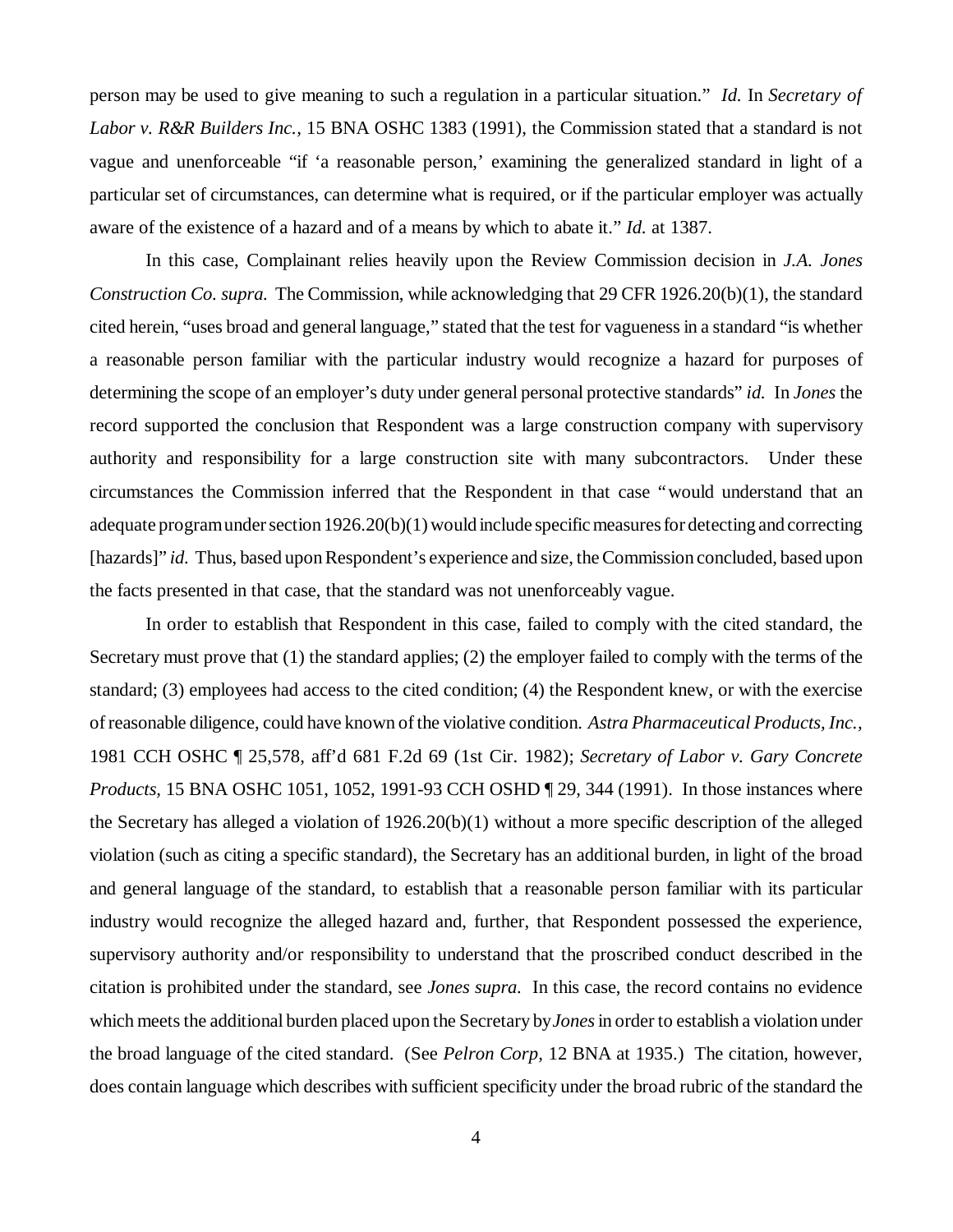offending conduct allegedly committed by Respondent. Thus, Complainant charges that Respondent failed to "implement" a safety and health program which included frequent and regular inspections of the jobsite by a competent person. In her post hearing brief, the Secretary asserts that she finds no fault with Respondent's safety program; rather, Respondent, in Complainant's view, failed to enforce the provisions of its' safety program at the inspected worksite. (Secretary's brief page 38.) However, as pointed out by Respondent in its post hearing brief, the transcript of the hearing is devoid of any evidence to support a conclusion that Respondent failed to conduct frequent and regular inspections of the jobsite by a competent person as alleged. Moreover, the requirement to "provide for frequent and regular inspections of the worksite" is set forth at 29 CFR 1926.20(b)(2) rather than the standard cited here. In view of the fact that no motion to amend the citation has been filed nor has Respondent explicitly or implicitly defended a charge of violation 1926.20(b)(2) (Respondent's brief pg 12), there is no basis for amending the citation pursuant to Rule 15(b) Federal Rules of Civil Procedure.

The Secretary, in her brief, also alleges that Respondent's safety program should have addressed hazards associated with scaffolding power tools, electrical issues overhead hazards and the need for employees to wear hard hats, (Secretary's Brief pg 35). Notwithstanding the position taken by the Secretary that Respondent's safety program was not deficient (Secretary's Brief pg 38), there is nothing in the pleadings or in the record of this case that would remotely place Respondent on notice that it was being cited for those safety violations under the standard alleged. *See East Penn Mfg.,* 894 F.2 640; *Diebold, Inc.,* 585 F.2d 1327, 1335; *Diamond Roofing* 528 F.2d 645, 649 *Dravo Corporation* 613 F.2d 1227; *Bethlehem Steel* 573 F.2d 157. For these reasons, the citation must be vacated.

#### Citation 1 Item No.6

The citation issued to Respondent reads as follows:

29 CFR 1926.404(b) $(1)(ii)$ : On a construction site, where an assured equipment grounding program was not utilized, all 120 volt, single phase, 15 and 20 ampere receptacle outlets which were not a part of the permanent wiring of the building or structure and which were used by employees did not have approved ground fault circuit interrupters for personnel protection.

Job Site: 109 Broad St., Weymouth, Massachusetts

Neither a ground fault circuit interrupter nor an assured equipment grounding conductor program was being used to protect personnel from electric shock while using portable electric hand tools.

The compliance officer observed during his inspection a two wire light duty extension cord plugged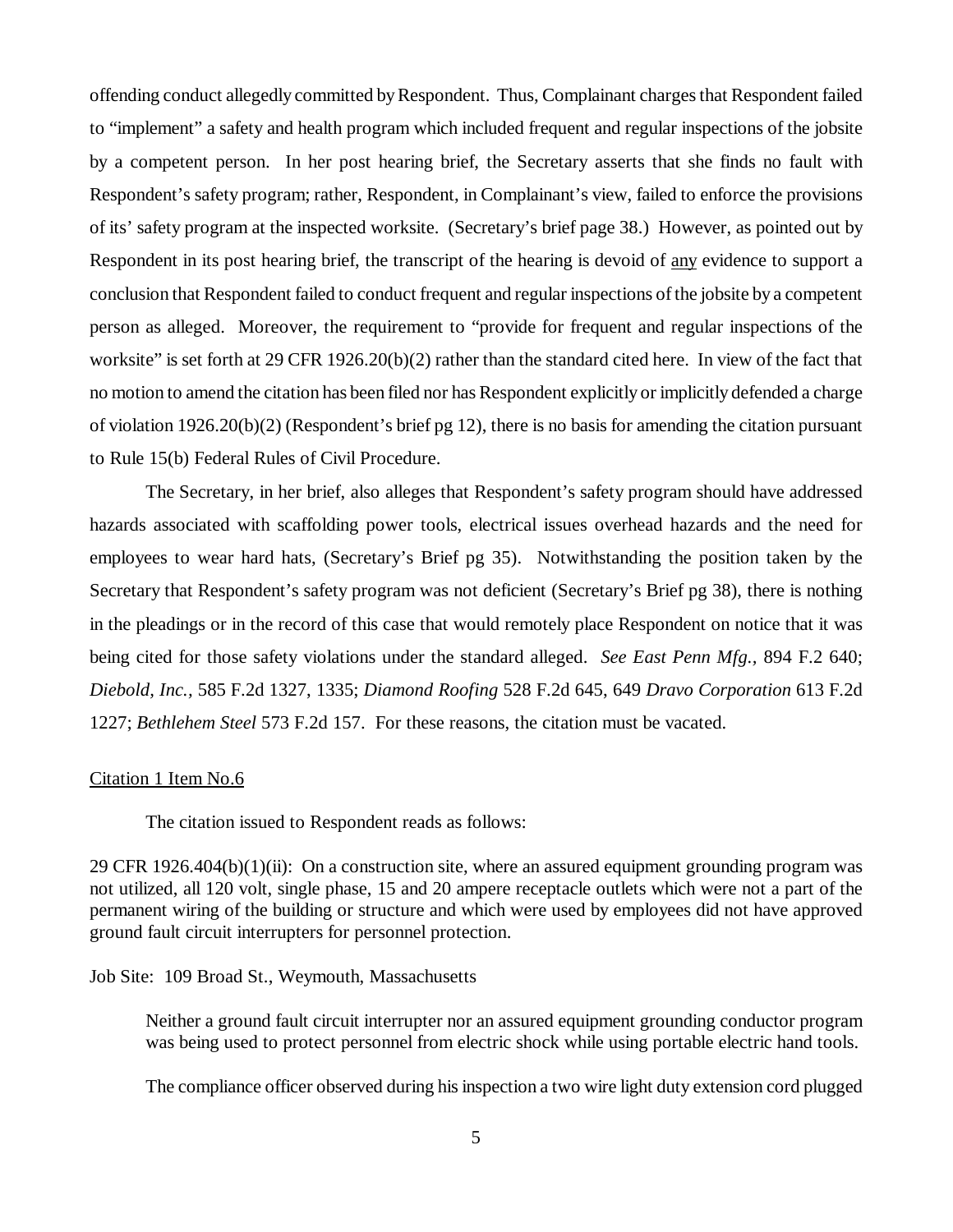into a wall electrical socket in one of the apartments. A 100 foot heavy duty orange extension cord was plugged into the two wire cord and a multi-outlet power strip was plugged into the orange extension cord. Additional extension cords were plugged into the power strip and, finally, hand held power tools, such as screw guns, were plugged into the aforesaid extension cords. The outlet from which the power originated was rated at 120 volts and was not equipped with a ground fault circuit interrupter, (TR 133-143). Under these circumstances, the Secretary asserts that the standard requires that the electrical circuit being used by the employees; that is, the extension cords, must be equipped with a ground fault circuit interrupter.

Respondent does not dispute that the electrical circuitry described above was used by Respondent's employees to power hand held electric power tools. Respondent asserts however, that the Secretary failed to establish that the circuit was 120 volts, single phase, rated at 15 or 20 amperes. Secondly, Complainant failed to establish that the extension cords constitute temporary wiring within the meaning of the standard. On this latter point Respondent cites *Secretary of Labor v. Moritz and Oren, Inc.* 16 BNA OSHC 1006 for the proposition that the Review Commission refuses to conclude that extension cords, of the type at issue here, constitute temporary wiring.

With respect to the first point, it is general knowledge within the construction industry that hand held electric power tools operate on 120 volts at either 15 or 20 amperes. Thus, based upon the facts of this case, it is inferred that an extension cord plugged into a household electric outlet used to power a hand held electric power tool was rated at 120 volts and 15 or 20 amperes within the meaning of the standard. With respect to the second point raised by Respondent, the Review Commission has unequivocally stated that extension cords of the type described herein constitute temporary wiring, *see Secretary of Labor v. Otis Elevator Company* 1993-1995 CCH OSHD ¶ 30, 730 (1995). Moreover, Respondent's foreman Kevin Levesque, acknowledged that the extension cord should have been equipped with a ground fault interrupter (TR 143). Thus, the Secretary has established the essential elements of the allegation and the citation is affirmed.

The Secretary proposed a penalty in the amount of \$2,000.00 for the violation. The compliance officer testified that this penalty is based upon a high gravity factor (potential electrocution) which was mitigated by Respondent's small size. Based upon the record as a whole and the severity of a resulting injury to an exposed employee, a penalty in the amount of \$2,000.00 is assessed.

## Serious Citation 1 Item No.9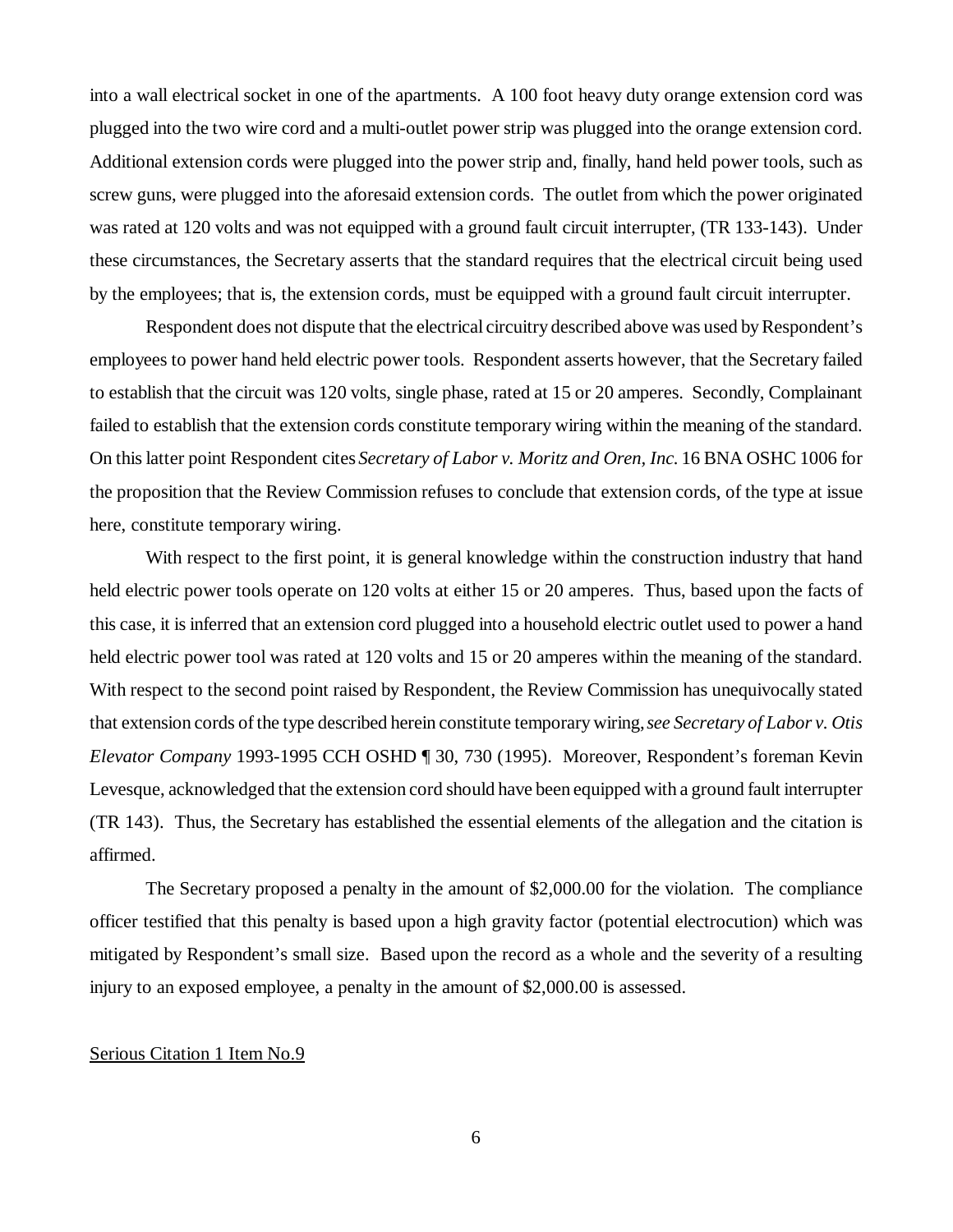29 CFR  $1926.451(g)(3)(i)$  Vertical lifelines were not fastened to a fixed safe point of anchorage.

#### Job Site: 109 Broad St., Weymouth, Massachusetts

Life lines were tied to a vent curbing (citation item as amended by Complainant's complaint). The cited standard reads in its entirety, as follows:

(i) When vertical lifelines are used, they shall be fastened to a fixed safe point of anchorage, shall be independent of the scaffold, and shall be protected from sharp edges and abrasion. Safe points of anchorage include structural member of buildings, but do not include standpipes, vents, other piping systems, electrical conduit, outrigger beams, or counterweights.

The compliance officer testified that three lifelines leading to a swing scaffold located at one side of the building were secured to the bottom sections of a venting system located on the roof of the building. (*See exhibits* C-14 and C-17.) Moreover, according to the compliance officer, the lifelines were not adequately secured to the vent "curbing" and were strung over the sharp edges of a metal beam to which the scaffold was attached (*Exhibit* C-17). Respondent does not dispute that the life lines were secured to the "curbing" of the vent system. Respondent argues, however, that the Secretary failed to establish that the vent curbing could not support the weight of the scaffold, the workers, and materials placed thereon.

It is clear that the drafters of the standard intended that lifelines be secured to anchorages which would not fail to hold the weight of the employees on the scaffold. Thus, the drafters specifically excluded vents as a safe anchorage for lifelines. There is no distinction between vents and vent curbing in the exclusionary language of the standard. Thus, it is concluded that the term "vent" includes the curbing to which the vent is attached unless, through creditable evidence, Respondent is able to establish that the curbing was a "structural member of the building" which, pursuant to the standard, is an acceptable anchorage. In this case, Respondent has failed to establish that the vent curbing is a structural member of the building. Moreover, the Secretary has offered sufficient evidence to support the conclusion that the lifelines were not protected from sharp edges and abrasion. (*See exhibit* C-17.) Thus, the violation is affirmed.

With respect to the proposed penalty, the compliance officer testified that \$2,500.00 was calculated as a gross penalty based upon a high severity factor; that is, that death or serious injury could occur in the event that the lifelines failed, (TR 132). That penalty was reduced to \$1,000.00 based upon the small size of Respondent's business, (TR 132). Based upon the record as a whole, the propsed penalty is appropriate and is assess for the violation.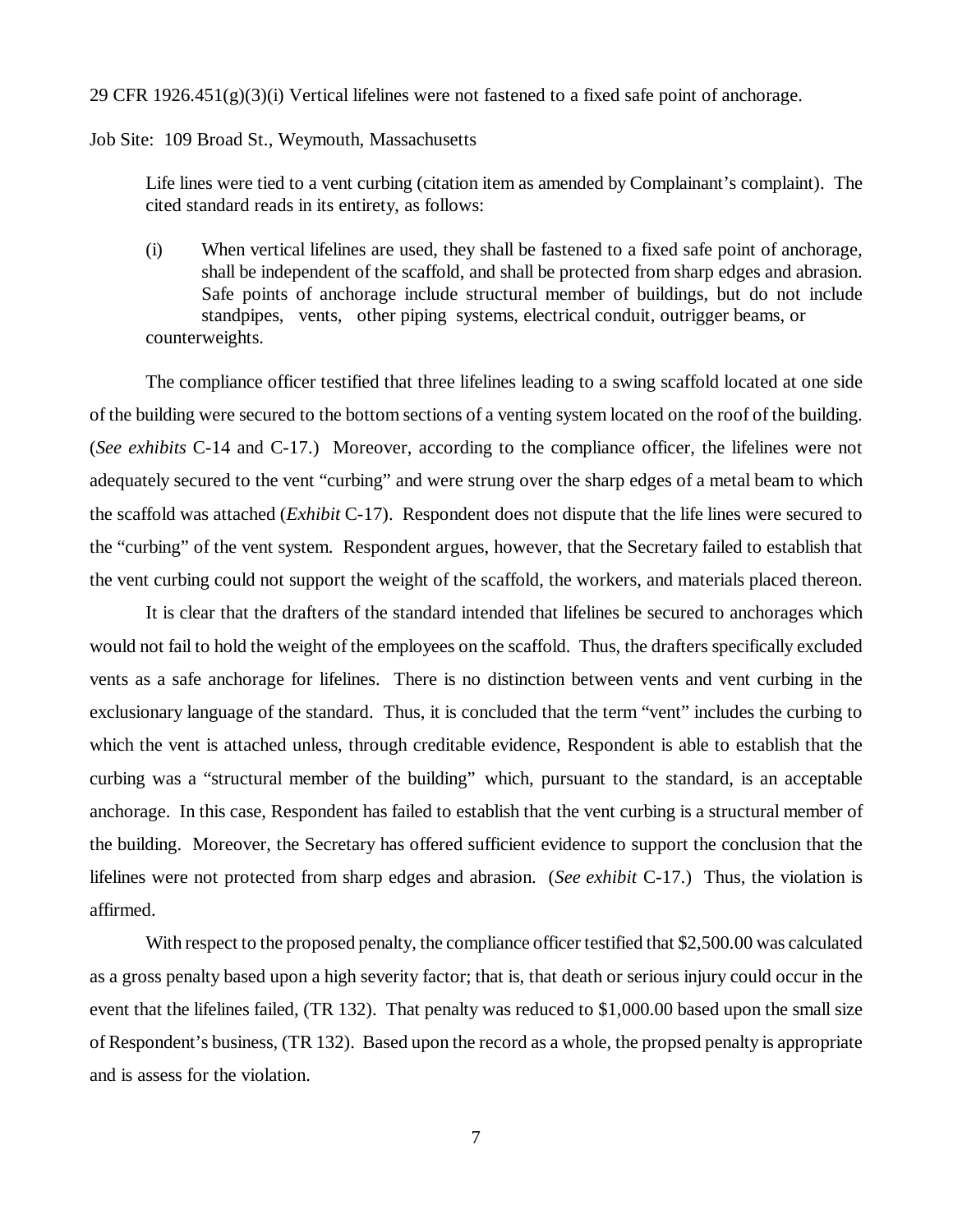#### Serious Citation 1 Item No.8

29 CFR 1926.451(b)(1): Each platform on all working levels were not fully planked or decked between the front uprights and the guardrail supports.

Job Site: 109 Broad St., Weymouth, Massachusetts

The platforms on the working levels of the 60 inch wide tubular welded frame scaffold were approximately 20 inches [two (2) planks] wide.

Repeat Citation 2 Item No.2

29 CFR 1926.451(e)(1): A proper means of access onto a scaffold platform more than 2 feet above or below a point of access was not used.

Job Site: 109 Broad St., Weymouth, Massachusetts

Employees were climbing the tubular welded frame scaffold frames from the second tier to ground level due to there not being a proper means of access.

#### Repeat Citation 2 Item No.3

29 CFR 1926.451(g)(1): Each employee on a scaffold more than 10 feet above a lower level was not protected from falling to that lower level.

Job Site: 109 Broad St., Weymouth, Massachusetts

Employees were working up to 18 feet from the ground on a tubular welded frame scaffold built three (3) frames high and were not protected from falling by guardrails.

Compliance officer Jones testified that he observed a tubular welded scaffold at Respondent's worksite positioned at the front of the building, (*Exhibit* C-4). The scaffold was six sections long and three sections high, (TR 39). The three work levels of the scaffold were 7 feet 8 inches, 14 feet 2 inches, and 20 feet 8 inches, respectively, from the ground, (TR 54-55). The compliance officer observed three of Respondent's employees on the scaffold. One employee, foreman Keven Levesque, was on the top level and two employees, Hosford and Powers, were working at the second level, (TR 45, 109, 261). These employees were observed securing 4X8 sheets of durock on the outer skin of the building, (TR 109, 261). Compliance officer Jones further observed that each working surface contained only two one foot wide planks. Thus, three feet of the working surface of the scaffold were not fully planked as required by the standard cited (Serious Citation 1 Item No.8). Moreover, the scaffold was not equipped with any guardrails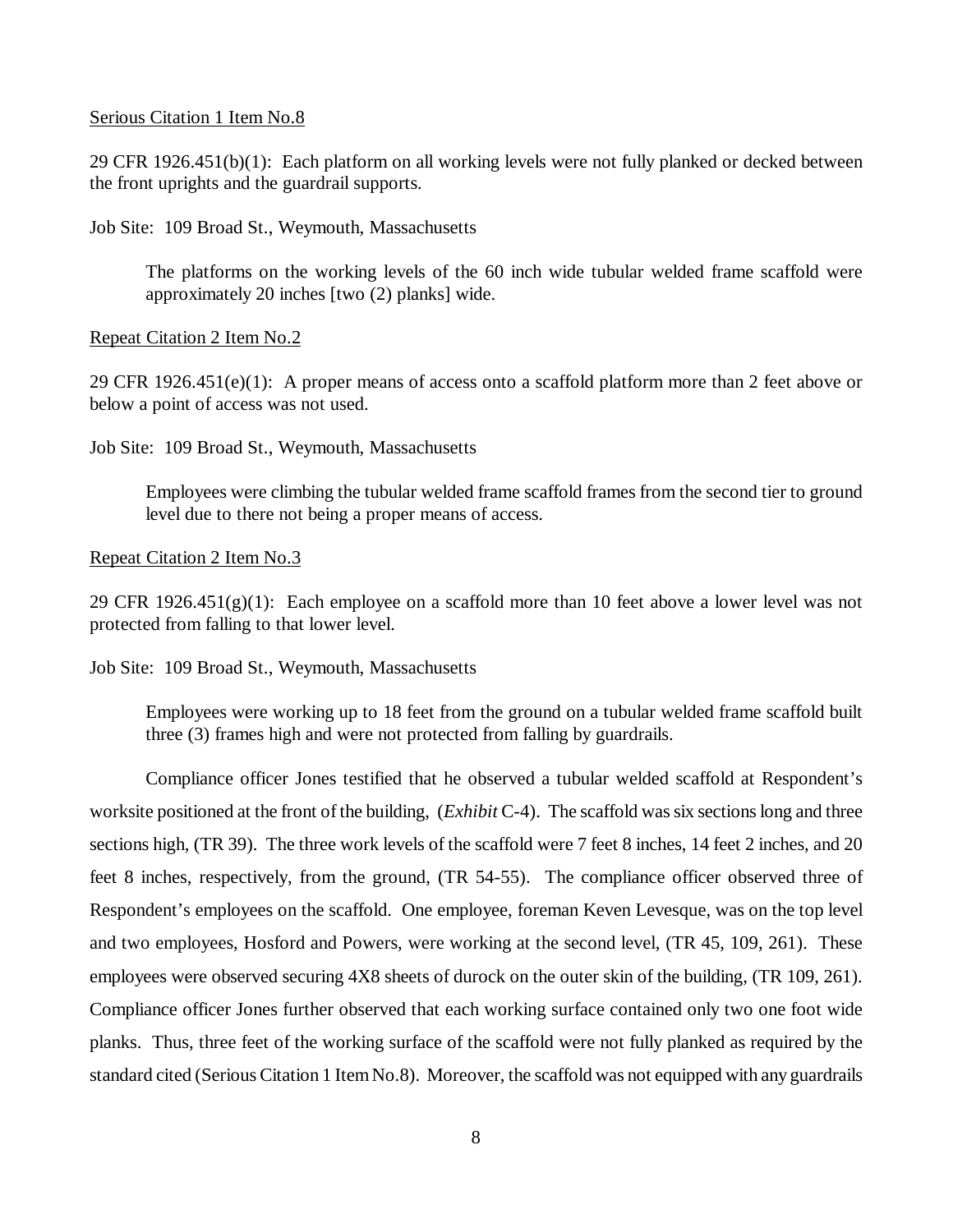nor were the employees working on the scaffold wearing personal fall protection as required. (Repeat Citation 2 Item No.3). Finally, the scaffold was not equipped with a safe means of access, such as a ladder or ramp (Repeat Citation 2 Item No.2).

Respondent does not dispute that the condition observed by the compliance officer existed. Thus, Respondent agrees that the scaffold was being used as a work platform and was not fully planked, did not have any guardrails nor were employees wearing personal fall protection, and the scaffold did not have a safe means of access. Nevertheless, according to Respondent, a citation for the aforesaid condition should not have been issued. Respondent asserts that its employees were in the process of erecting the scaffold at the time that the compliance officer arrived at the scene. Thus, dispensation from the requirements of the cited standards is applicable under the circumstances. Respondent points to (a) 29 CFR 1926.451(b)(ii) which provides that full planking is not required when employees are erecting or dismantling a scaffold (Serious Citation 1 Item No.8), (b) 29 CFR 1926.451(e)(9) which provides that a safe means of access is determined by the employer when employees are erecting or dismantling the scaffold (Repeat Citation 2 Item No.2) and (c) 29 CFR 1926.451(g)(2) which provides that its employer, through a competent person, shall determine the feasibility and safety of providing fall protection for employees erecting or dismantling scaffolds (Repeat Citation 2 Item No.3).

In order for the defense raised by the Respondent to be successful, Respondent must establish that the scaffold in question was in the process of being erected. This issue was vigorously disputed at the hearing. In support of its position that the scaffold was being erected at the time of the inspection, Respondent relies upon the testimony of one of its principal officers, Mr. Arthur, and Mr. Levensque, the job foreman at the site. Both individuals testified that the scaffold in question was first erected at the location observed by the compliance officer on the morning of the inspection. Respondent acknowledges that its employees were on the scaffold securing "durock" to the building at the time of the inspection. Durock is the outer skin of the building and was secured to the building after the original outer skin was removed and insulation was put in place. Respondent asserts that the durock was being secured to the building before guardrails, full planking and access ladders were placed on the scaffold because it was necessary to first secure the scaffold to the building. Respondent further asserts that the only anchorage available to secure the scaffold were the exposed steel studs. Since the studs were light weight and, in Respondent's view, incapable of holding the scaffold to the building, it was necessary to place the durock on the building in order to provide the rigidity and strenth to hold the scaffold in place. Respondent points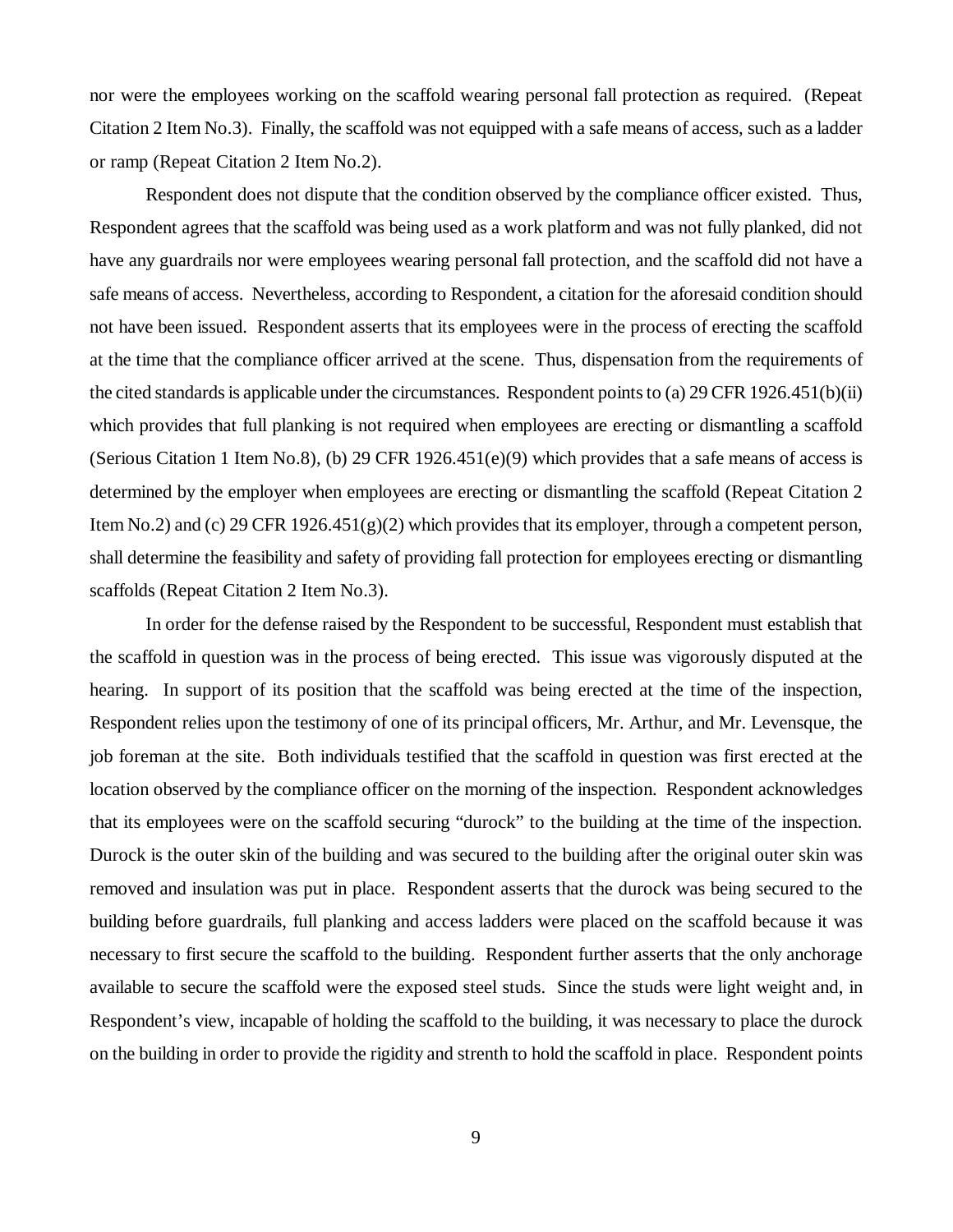to 29 CFR 1926.451(c)(1)(ii)<sup>1</sup> to support its argument that it was necessary to secure the scaffold to the building during the erection process before placing guardrails, full planking and access ladders on the scaffold. Moreover, any work that had been performed at that location prior to the day of the inspection was completed while working on a swing scaffold suspended from the roof.

The Secretary called Francine Bolter, a resident of the Colonial Village Apartments, as a witness. Ms. Bolter is elderly and retired and spends most of the day "in the house or around the building", (TR 221- 222). During the warm weather she spends most of her time sitting on a bench located at the front of the building, (TR 231, *Exhibit* C-19). She remembers the day that the safety inspection was conducted and the scaffold that Respondent's employees were working from at that time. The scaffold was located at the front of the building where the beauty shop was located (*Exhibit* C-4) and had been at that location for about a week, (TR 230). This was the same scaffold which was the subject of the safety inspection. Ms. Bolter testified that the scaffold was never fully planked, did not have guardrails nor was a ladder provided to employees to get on and off the scaffold, (TR 228-229). Ms. Bolter also testified that a scaffold suspended from the roof of the building was never at the beauty parlor location until after the safety inspection, (TR 231). Moreover, Ms. Bolter observed scaffolds at various locations around the building for a four or five week period and none of the scaffolds had guardrails, ladders or were fully planked, (TR 224, 225).

Mr. Albert Valcourt, employed as a maintenance man by the Colonial Apartments, testified that he observed the work activities of Respondent's employees on a daily basis. He confirmed the testimony of Ms. Bolter that the scaffold which is the subject of this litigation, was located at the front of the apartment building at the beauty shop location for at least five days prior to the OSHA inspection, (TR 314). He observed Respondent's employees during that time as they removed the outer part of the building, (TR 310). In response to a question as to whether the employees were continuing to construct the scaffold at the time of the inspection, Mr. Valcourt responded "the scaffold was already up", (TR 314). He stated that

<sup>&</sup>lt;sup>1</sup>29 CFR 1926.451(c)(ii) reads as follows:

<sup>(</sup>c) *Criteria for supported scaffolds.* (1) Supported scaffolds with a height to base width (including outrigger supports, if used) ratio of more than four to one (4:1) shall be restrained from tipping by guying, tying, bracing, or equivalent means, as follows:

<sup>(</sup>i) Guys, ties, and braces shall be installed at locations where horizontal member support both inner and outer legs.

<sup>(</sup>ii) Guys, ties, and braces shall be installed according to the scaffold manufacturer's recommendations or at the closest horizontal member to the 4:1 height and be repeated vertically at locations of horizontal members every 20 feet (6.1 m) or less thereafter for scaffolds 3 feet (0.91 m) wide or less, and every 26 feet (7.9 m) or less thereafter for scaffolds greater than 3 feet (0.91 m) wide. The top guy, tie or brace of completed scaffolds shall be placed no further than the 4:1 height from the top. Such guys, ties and braces shall be installed at each end of the scaffold and at horizontal intervals not to exceed 30 feet (9.1 m) (measured from one end [not both] towards the other).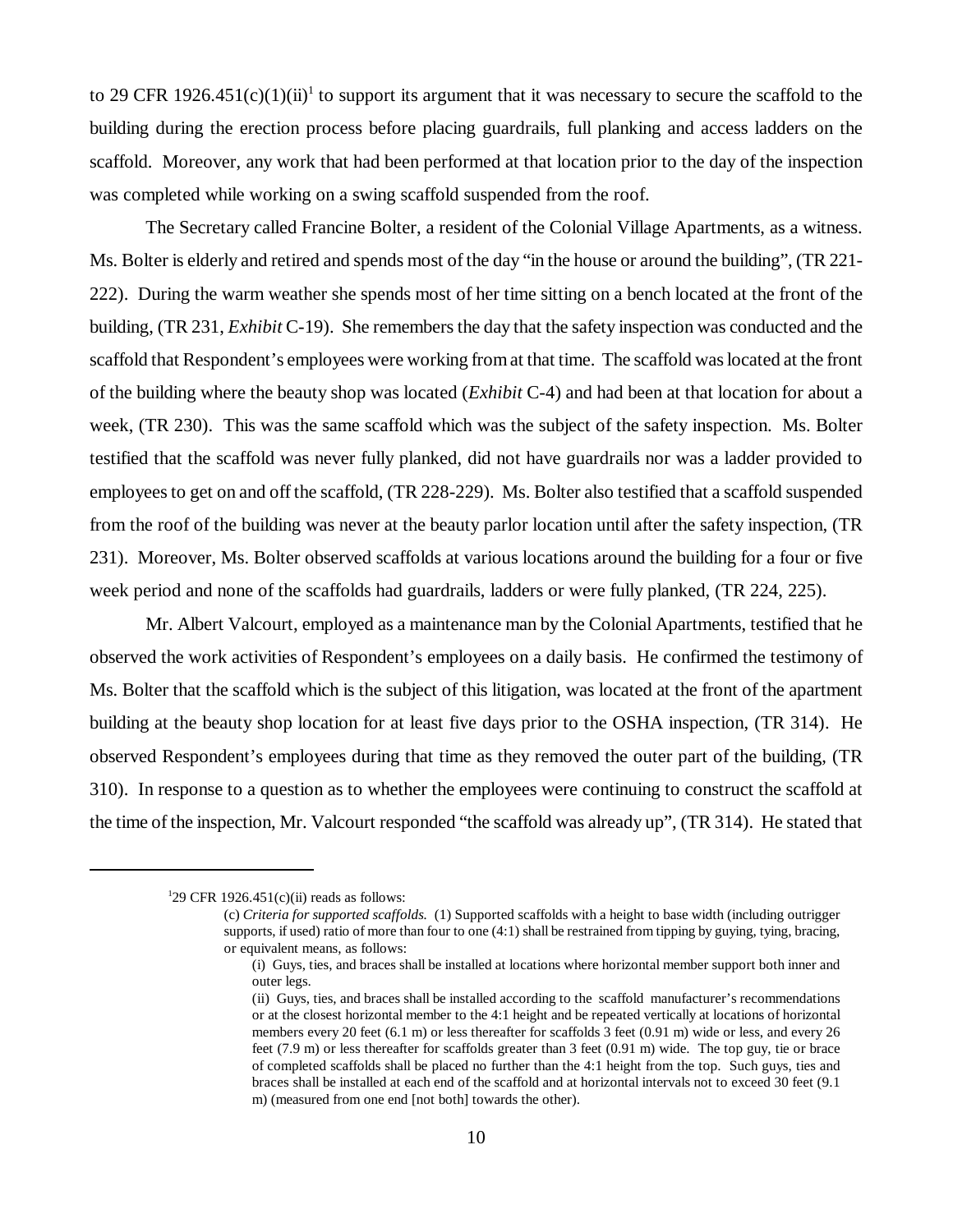the scaffold was not fully planked, and did not have guardrails. Moreover, the swing scaffold was not used at the beauty parlor location until after the tubular welded scaffold had been dismantled after the OSHA inspection, (TR 311).

The testimony of Respondent's witnesses, Arthur and Levesque, that the tubular welded scaffold observed by the compliance officer was in the process of being erected at the time of the inspection directly contradicts the testimony of the Secretary's witnesses, Bolter and Valcourt, that the scaffold was at the location and in the condition observed by the compliance officer for at least five days prior to the inspection. As the trier of fact, the undersigned carefully observed the demeanor of the aforesaid witnesses to resolve these credibility issues. It is clear that Mr. Arthur, as one of the two principal owners of the firm has an interest in the outcome of this litigation. The monetary penalties are potentially substantial and the repeated findings of the same violation could adversely affect future business opportunities and insurance rates. Mr. Levesque, as the sole management representative at the site, has a stake in maintaining his reputation as a competent supervisor and, indeed, his employment status with the firm. On the other hand, Ms. Bolter and Mr. Valcourt are disinterested parties with no personal stake in the outcome of this litigation. Each was present at the work site on a regular and routine basis and had the opportunity to observe the work activity of Respondent's employees. Based upon personal observation of the demeanor of the witnesses at the hearing it is concluded that the testimony of Ms. Bolter and Mr. Valcourt regarding the erection and condition of the cited scaffold is more creditable and entitled to greater weight. Thus, based upon the evidence presented by Ms. Bolter and Mr. Valcourt, it is concluded that the scaffold had been in place for approximately five days prior to the OSHA inspection and was without full planking, guardrails or an adequate means of access. Moreover, Respondent's employees were not in the process of completing the erection of the scaffold. This conclusion is bolstered by the fact that the scaffold was not anchored to the building at any point even though the outer skin had been attached to most of the building, (TR 28, 56). For these reasons the citations are affirmed.

With respect to Serious Citation 1 Item No.8 (failure to fully plank), the compliance officer testified that Respondent's employees were as high as 20 feet 8 inches above the ground while standing on two scaffold planks (24 inches wide) without any fall protection, (TR 41, 50). He stated that a fall from that height could result in serious injury or death. Accordingly, this item is affirmed as a serious violation. The proposed penalty in the amount of \$2,000.00 was based upon a high gravity factor (severity of injury) and a greater probability of occurrence. Consideration was given for Respondent's small size, (TR 80, 81). Based upon the record as a whole, the penalty appears appropriate and is assessed for the violation.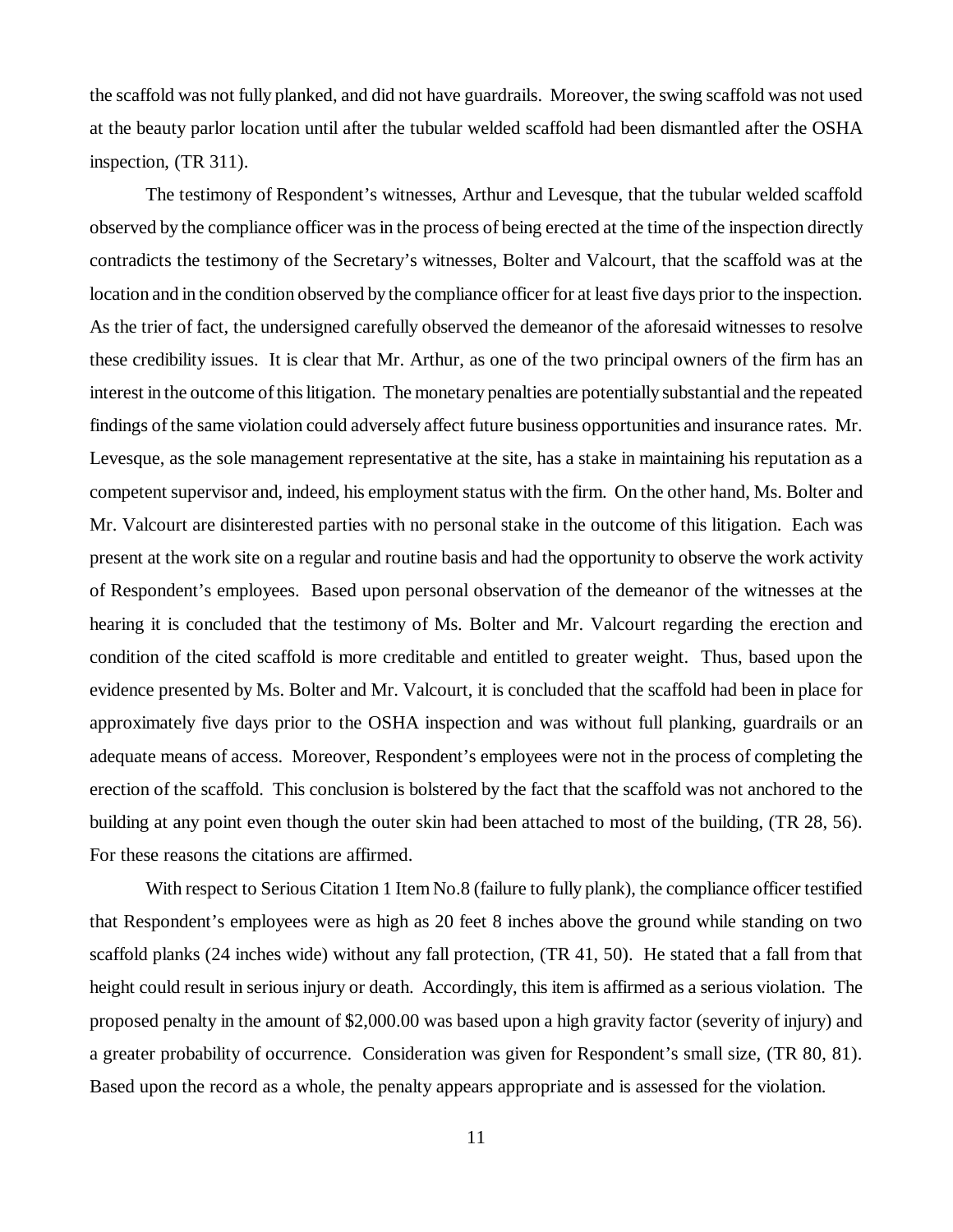With respect to the Repeat Citation 2 Item No.2 (failure to provide adequate means of access to the scaffold) the compliance officer testified that Respondent's employees were exposed to a fall of approximately 20 feet while climbing up and down the frame of the scaffold, (TR 97) with a likely result of serious injury or death, (TR 67). Moreover, Respondent had been cited on three previous occasions for similar violations and those citations were final orders of the Commission (*Exhibit* C-23, No. 2, *Exhibit* C-26, No 11, 12). For these reasons, the citation item is affirmed as a repeat citation. Moreover, the proposed penalty in the amount of \$10,000.00. is based upon a high gravity factor and a greater probability of occurrence factor, (TR 99). Since the violation is a repeat violation, the proposed penalty was increased by a factor of five. That figure was reduced by 60% because of Respondent's small size, (TR 99). Based upon the foregoing the proposed penalty in the amount of \$10,000.00 appears reasonable and is assessed for the violation.

Repeat Citation 2 Item No.3 was issued as a repeat violation based upon three previous citations issued to Respondent for violations of the same or similar standards. Those citations are final orders of the Commission (*Exhibit* C-23, No. 5; *Exhibit* C-26, No 14, 15). Therefore, this item is affirmed as a repeat citation. A penalty in the amount of \$10,000.00 was proposed for this item based upon the factors considered for repeat Item No. 2 above. For the reasons stated above the proposed penalty in the amount of \$10,000.00 is assessed for this violation.

### Repeat Citation 2 Item No. 1

29 CFR 1926.100(a): Employees were not protected by protective helmets while working in areas where there was a possible danger of head injury from impact, or from falling or flying objects, or from electrical shock and burns:

Job Site: 109 Broad St., Weymouth, Massachusetts

Employess were exposed to possible serious head injuries. Employees were working on and under working scaffolding and were not wearing head protection.

There is overwhelming evidence in the record of this case supporting the conclusion that Respondent's employees were not wearing hard hats at the time of the safety inspection, (TR 103, 109, 110, 154; *Exhibits* C-5, C-7, C-9, C-11, C-12). Respondent defends this item on the ground that employees were not exposed to being struck by falling or flying objects. However, the record is replete with evidence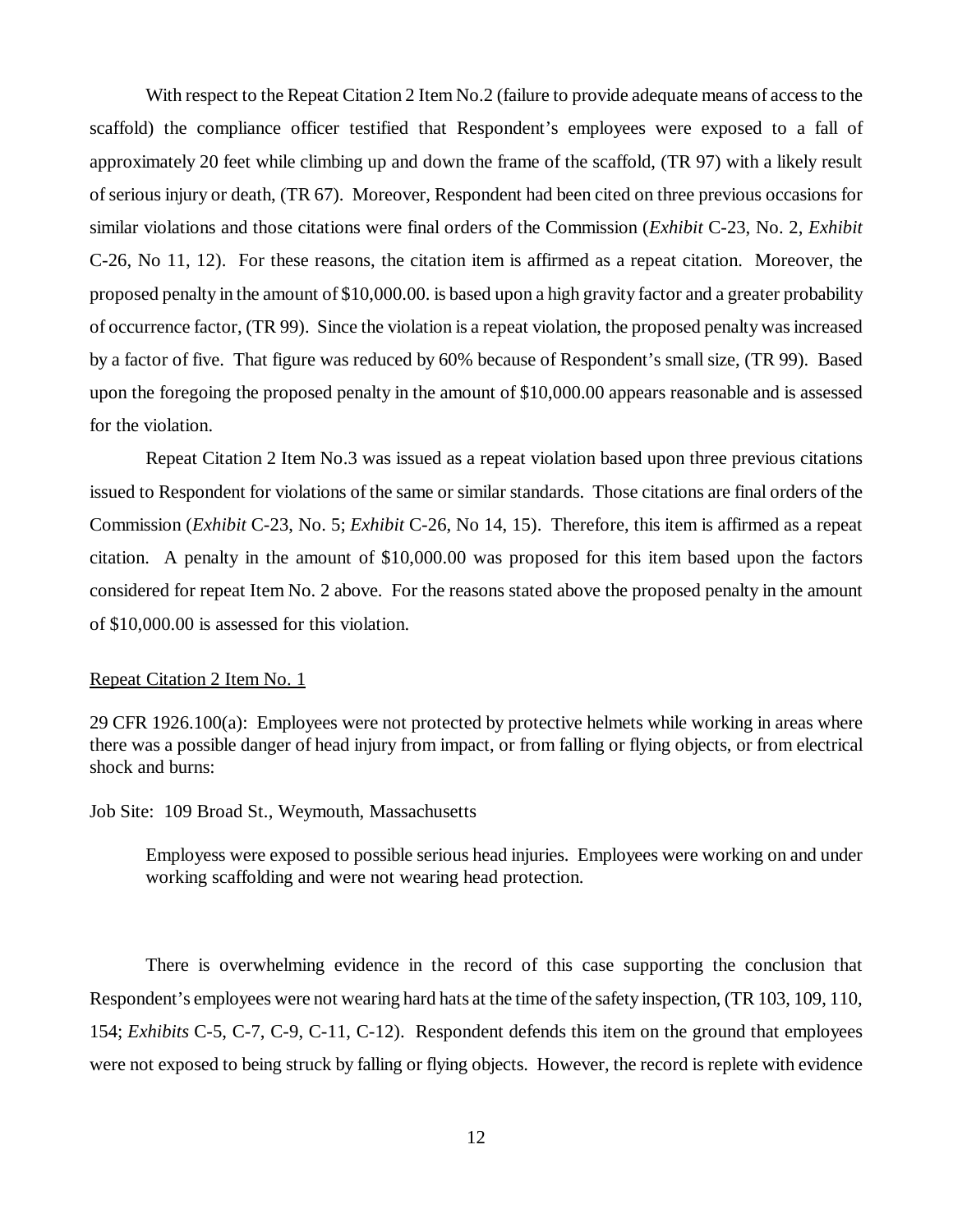that employees were working with hand tools, screws, sheets of durock and other materials while standing at various levels on the scaffold with other workers standing or working below, (TR 62, 103, 107, 109, 110, 111, 262, 429; *Exhibits* C-22, C-12, C-7, C-10, C-6). It is clearly established and should be obvious to a competent person familiar with the construction industry that Respondent's employees were potentially exposed to falling objects at this worksite. To argue that hard hats are not required under the circumstances of this case indicates a total lack of understanding for safety in the workplace. The Secretary has proposed a penalty in the amount of \$1,600.00 for this violation. The penalty is based upon the fact that Respondent was cited previously for the same violation and that citation has become a final order of the Commission (*Exhibit* C-23, No. 1). The compliance officer considered the severity of an injury resulting from this violation to be medium and a low probability of occurrence. However, good faith or the lack thereof, as demonstrated by Respondent's representatives at the worksite and at the hearing in this matter must be given great weight to ensure that this Respondent will comply with safety standards in the future. Accordingly a penalty in the amount of \$5,000.00 is assessed for this violation. See *J.A. Jones Construction Co.* 15 BNA OSHC 2201 (1993).

## Findings of Fact

Findings of fact relevant and necessary to a determination of all issues have been made above. Fed. R. Civ. P. 52(a). All proposed findings of fact inconsistent with this decision are hereby denied.

## Conclusions of Law

- 1. Respondent is engaged in a business affecting commerce and has employees within the meaning of Section 3(5) of the Act.
- 2. Respondent, at all times material to this proceeding was subject to the requirements of the Act and the standards promulgated thereunder. The Commission has jurisdiction of Respondent and the subject matter of this proceeding.
- 3. At the time and place alleged, Respondent was not in violation of 29 CFR 1926.20(b)(1) (Serious Citation 1 Item No.1).
- 4. Serious Citation 1 Item No.2 is withdrawn by the Secretary.
- 5. Serious Citation 1 Item No.3 is amended and affirmed as an other than serious violation with no penalty assessed.